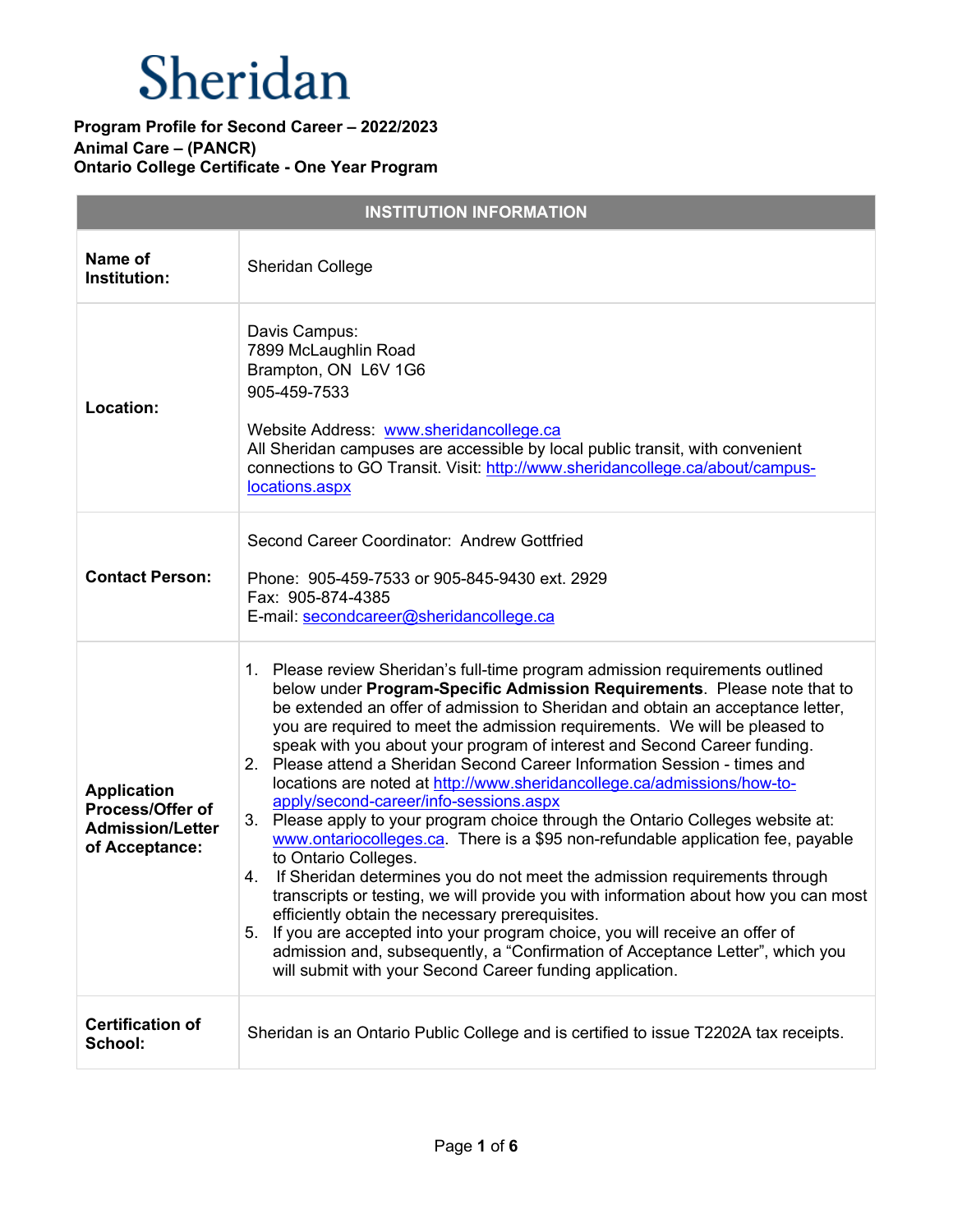| <b>Advanced</b><br>Standing:                                                             | Visit our Pathways website for information at:<br>http://myotr.sheridaninstitute.ca/mypathways.html                                                                                                                                                                                                                                                                                                        |
|------------------------------------------------------------------------------------------|------------------------------------------------------------------------------------------------------------------------------------------------------------------------------------------------------------------------------------------------------------------------------------------------------------------------------------------------------------------------------------------------------------|
|                                                                                          | <b>PROGRAM INFORMATION</b>                                                                                                                                                                                                                                                                                                                                                                                 |
| Program Name/<br><b>Credential:</b>                                                      | <b>Animal Care</b><br><b>Ontario College Certificate</b>                                                                                                                                                                                                                                                                                                                                                   |
| <b>Program-Specific</b><br><b>Admission</b><br><b>Requirements:</b>                      | https://www.sheridancollege.ca/programs/animal-care#tab=admission-requirements                                                                                                                                                                                                                                                                                                                             |
| <b>Program Offered</b><br><b>SEPTEMBER 2022</b><br><b>Start/End dates by</b><br>semester | Sept. 6, 2022<br>Jan. 9, 2023<br>$2$ To<br>$1$ To<br>Dec. 16, 2022<br>Apr. 21, 2023                                                                                                                                                                                                                                                                                                                        |
| <b>Program Offered</b><br><b>JANUARY 2023</b><br><b>Start/End dates by</b><br>semester   | Jan. 9, 2023<br>May 8, 2023<br>2 <sup>1</sup><br>$1$ To<br>To<br>Aug. 18, 2023<br>Apr. 21, 2023                                                                                                                                                                                                                                                                                                            |
| Program Length/<br><b>Hours/Weeks:</b>                                                   | This is a 1 year full time program: 2 semesters of 15 weeks each with 1 reading<br>(break) week.<br>Classes are approximately 18 to 28 hours per week; hours are between 8:00a.m.<br>and 10:00p.m., Monday to Friday.<br>Programs starting in September have a holiday break of approximately 3 weeks.<br>Students will be notified about their class schedule prior to the beginning of each<br>semester. |
| <b>Class Size:</b>                                                                       | Approximately 35                                                                                                                                                                                                                                                                                                                                                                                           |
| <b>Course Outline:</b>                                                                   | https://www.sheridancollege.ca/programs/courses/course-outline-search                                                                                                                                                                                                                                                                                                                                      |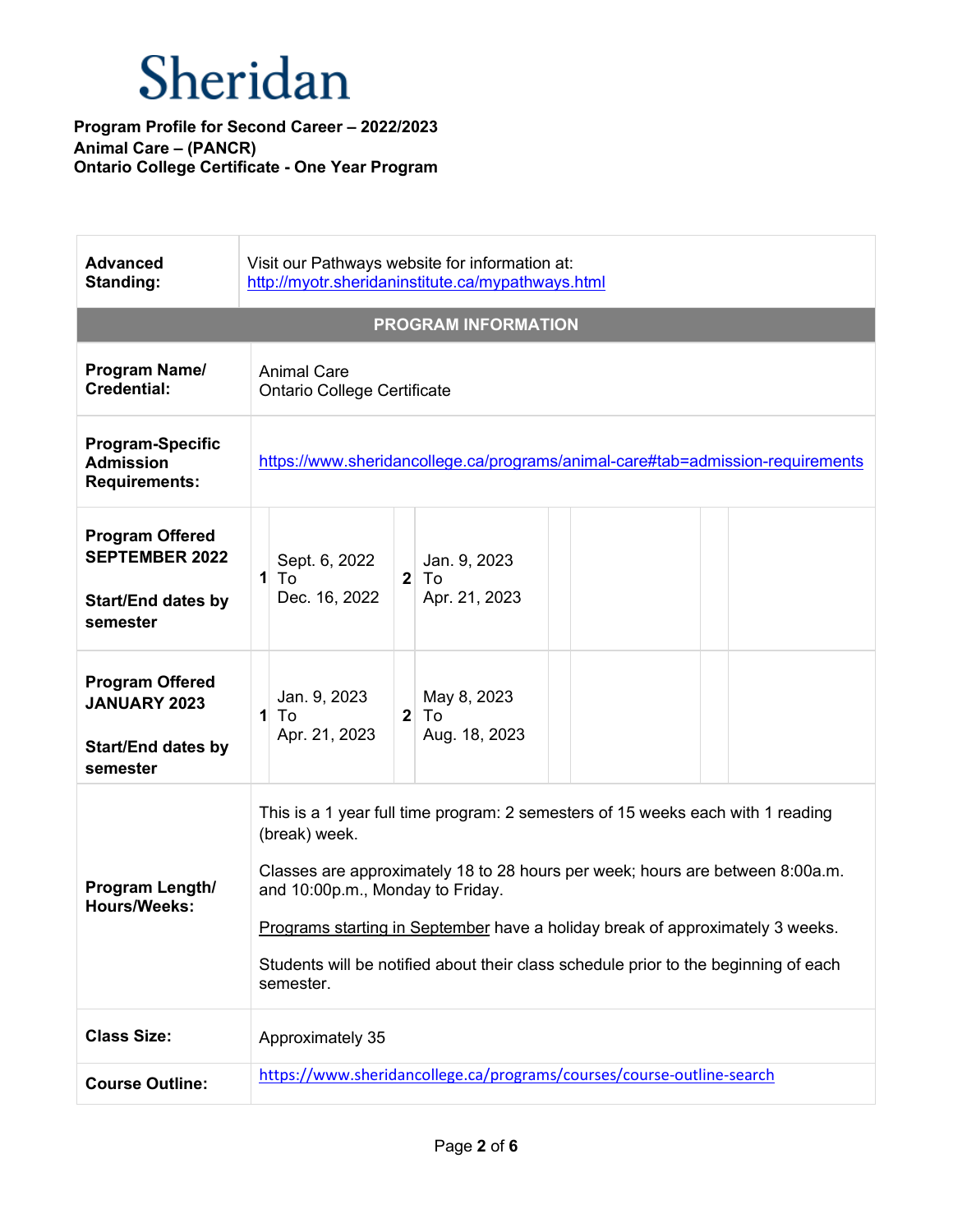| <b>Registration Fee:</b><br>(applicable at time<br>of publication -<br>subject to change<br>without notice) | The \$95 non-refundable application processing fee paid to Ontario Colleges covers<br>application processing for one application cycle.                                                                                                                                                                                                                                                                                                                                                                 |
|-------------------------------------------------------------------------------------------------------------|---------------------------------------------------------------------------------------------------------------------------------------------------------------------------------------------------------------------------------------------------------------------------------------------------------------------------------------------------------------------------------------------------------------------------------------------------------------------------------------------------------|
| <b>Annual Tuition:</b><br>(applicable at time<br>of publication -<br>subject to change<br>without notice)   | https://www.sheridancollege.ca/programs/animal-care#tab=fees-and-financial-aid<br>Tuition fees are regulated by the Ministry of Advanced Education and Skills<br>Development and a change could be made by action of the Ontario Government.<br>As the Fee Guide is prepared in advance, Sheridan reserves the right to make<br>changes due to errors and omissions. Additional fees will apply for some programs<br>with a modified curriculum. All information provided is current as of publication. |
| Parking:<br>(applicable at time<br>of publication -<br>subject to change<br>without notice)                 | https://epark.sheridancollege.ca/                                                                                                                                                                                                                                                                                                                                                                                                                                                                       |
| <b>Book Costs:</b><br>(applicable at time<br>of publication -<br>subject to change<br>without notice)       | Approximately \$630.00 per semester - 5% tax included                                                                                                                                                                                                                                                                                                                                                                                                                                                   |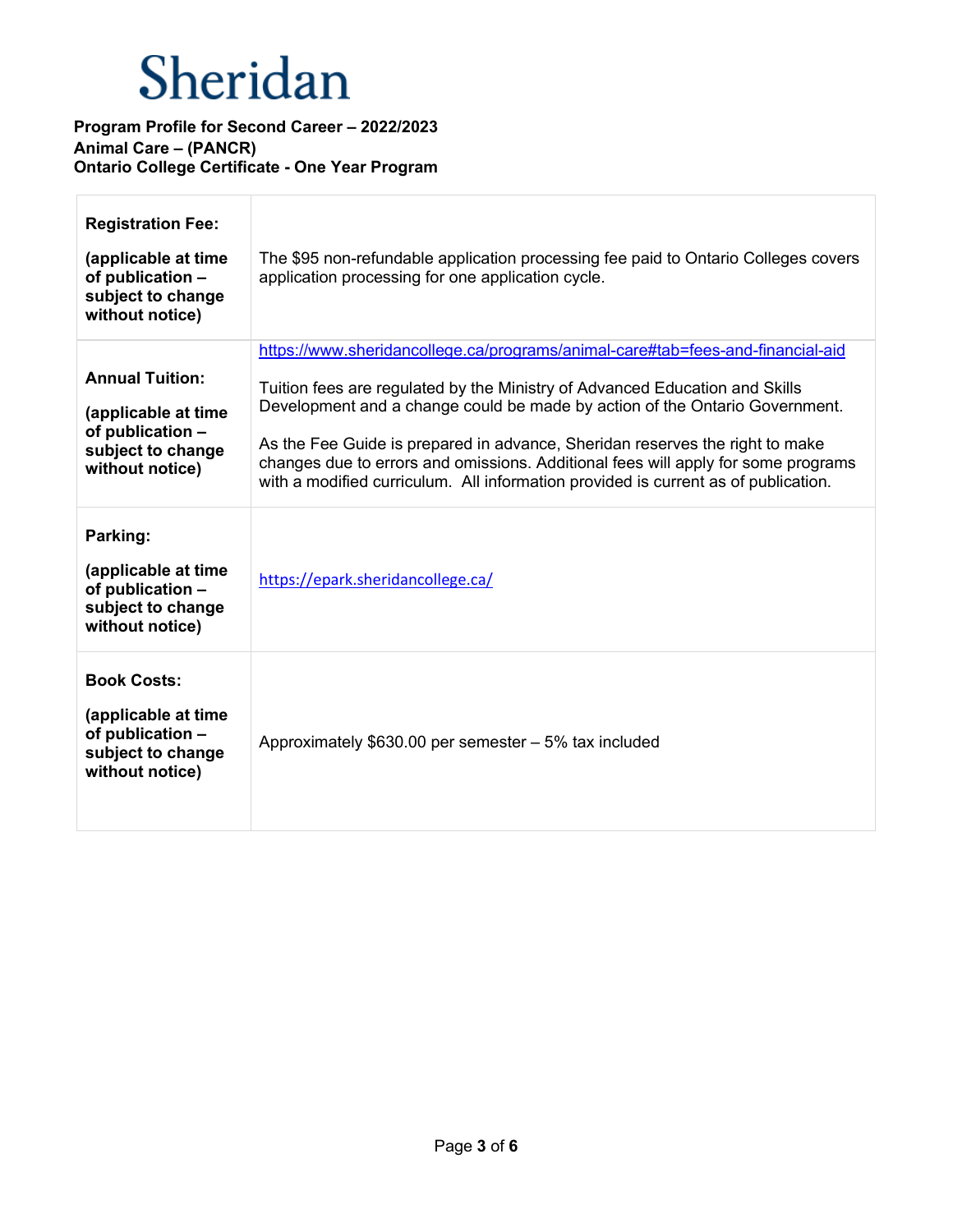| <b>Other Costs:</b>       | <b>Immunization</b><br>Sheridan field placement agencies may require a current record of immunization.<br>Please refer to Sheridan's immunization information or come in to one of the<br>campus health centres.<br>Approximate immunization costs - \$125 and up.<br><b>Laboratory Supplies</b><br>Students should expect to spend approximately \$400-\$600 on laboratory supplies,<br>lab coat and surgical scrubs.<br>Language Assessment for Essential Communication Skills Requirement<br>Prior to start of term, students will write a Language Assessment test (dates and<br>times to follow,) which determines their placement in either Essential<br>Communication Skills ECS (COMM19999) OR Communication Foundations CF<br>(COMM19997). Essential Communication Skills is a mandatory requirement in<br>order to graduate from this program; therefore, if students are placed in<br>Communication Foundations they must successfully complete it, and then are<br>required to enroll in and successfully complete Essential Communication Skills at<br>their own expense. We strongly urge students to review the Language<br>Assessment link at: http://www.sheridancollege.ca/admissions/assessment-<br>centre/language-assessment.aspx for complete details.<br><b>Essential Communication Skills - COMM19999</b><br>Approximate cost \$350.00 plus books at \$85 - includes 5% tax<br>Locker Fee - \$15 for one semester, \$25 for two semesters, and \$35 for one<br>academic year (September - August). All students must provide their own lock.<br>Payment will be by debit or credit card only.<br>Please note ALL COSTS are approximate and subject to change without notice. |
|---------------------------|------------------------------------------------------------------------------------------------------------------------------------------------------------------------------------------------------------------------------------------------------------------------------------------------------------------------------------------------------------------------------------------------------------------------------------------------------------------------------------------------------------------------------------------------------------------------------------------------------------------------------------------------------------------------------------------------------------------------------------------------------------------------------------------------------------------------------------------------------------------------------------------------------------------------------------------------------------------------------------------------------------------------------------------------------------------------------------------------------------------------------------------------------------------------------------------------------------------------------------------------------------------------------------------------------------------------------------------------------------------------------------------------------------------------------------------------------------------------------------------------------------------------------------------------------------------------------------------------------------------------------------------------------------------------------------------------------|
| <b>Payment Policy for</b> | Please refer to your Fees Invoice for tuition deadlines as dates vary depending on                                                                                                                                                                                                                                                                                                                                                                                                                                                                                                                                                                                                                                                                                                                                                                                                                                                                                                                                                                                                                                                                                                                                                                                                                                                                                                                                                                                                                                                                                                                                                                                                                   |
| <b>Second Career:</b>     | when you accept an offer.                                                                                                                                                                                                                                                                                                                                                                                                                                                                                                                                                                                                                                                                                                                                                                                                                                                                                                                                                                                                                                                                                                                                                                                                                                                                                                                                                                                                                                                                                                                                                                                                                                                                            |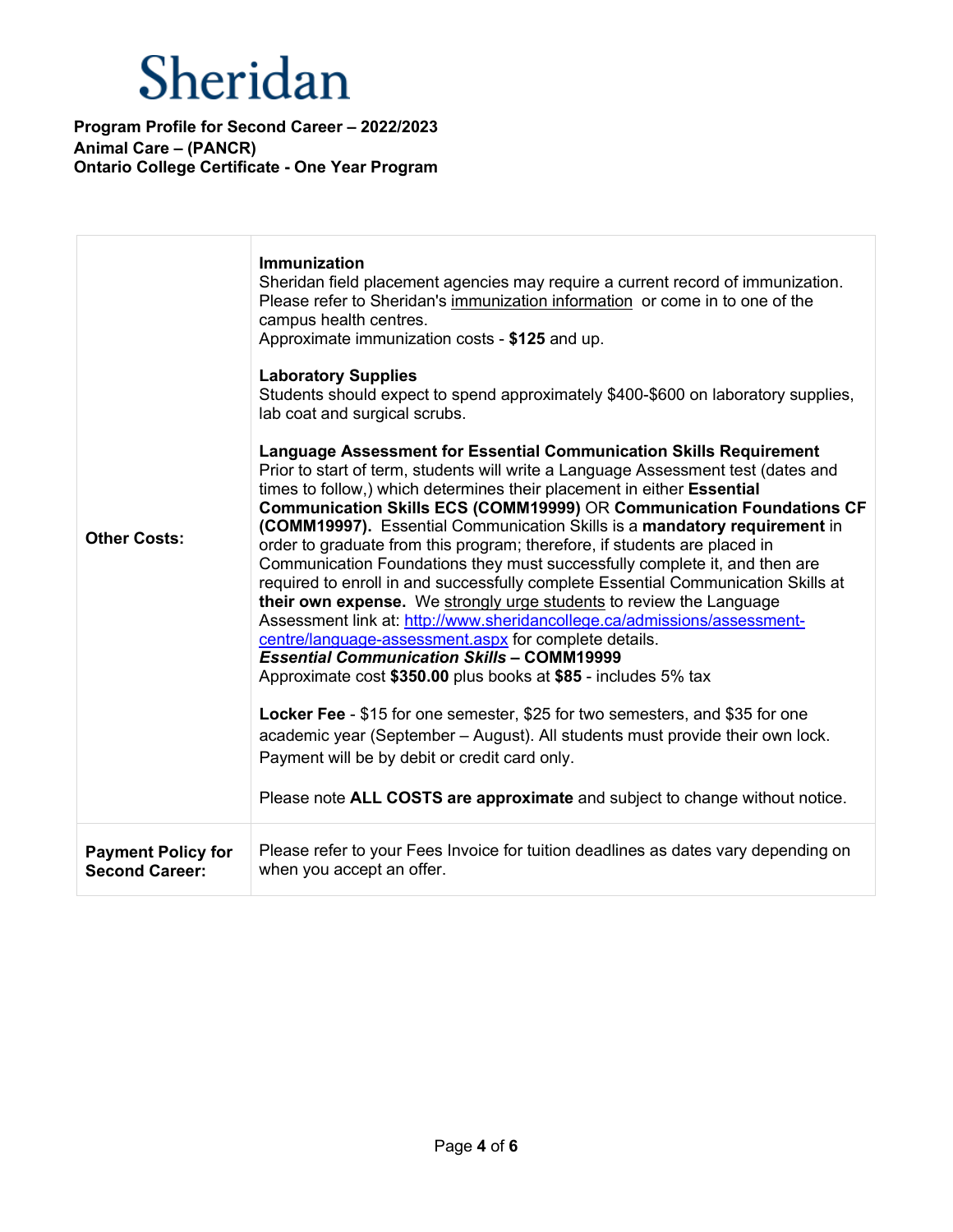| <b>Withdrawal/Refund</b><br><b>Policy</b>                        | Students must officially withdraw from Sheridan post-secondary programs via the<br>"Application for Term or Complete Program Withdrawal" form by the 10 <sup>th</sup> day of<br>scheduled classes<br>All fees are subject to a \$500 non-refundable registration charge, in accordance<br>with policy set by the Ministry of Advanced Education and Skills Development.<br>Any refund, less the non-refundable registration charge, will be refunded to the<br>student in the form of a cheque. Students who pay for two or more terms in<br>advance will receive a full refund of second semester fees providing the withdrawal<br>is received prior to the fee payment deadline date of the subsequent term.<br>Please note: As a Second Career-funded student, all refunds are to be returned to<br>your funder. |
|------------------------------------------------------------------|---------------------------------------------------------------------------------------------------------------------------------------------------------------------------------------------------------------------------------------------------------------------------------------------------------------------------------------------------------------------------------------------------------------------------------------------------------------------------------------------------------------------------------------------------------------------------------------------------------------------------------------------------------------------------------------------------------------------------------------------------------------------------------------------------------------------|
| <b>Your Second Career</b><br>and Career<br><b>Opportunities:</b> | https://www.sheridancollege.ca/programs/animal-care#tab=careers                                                                                                                                                                                                                                                                                                                                                                                                                                                                                                                                                                                                                                                                                                                                                     |
| <b>Method of</b><br>Instruction:                                 | Courses are instructor-led. Students will engage in a variety of applied learning and<br>experiential activities and will complete projects.                                                                                                                                                                                                                                                                                                                                                                                                                                                                                                                                                                                                                                                                        |
| <b>Equipment</b><br><b>Availability:</b>                         | Students will have access to computers in open access computer labs.                                                                                                                                                                                                                                                                                                                                                                                                                                                                                                                                                                                                                                                                                                                                                |
| <b>Instructor</b><br><b>Qualifications:</b>                      | Our faculty is hired based on a combination of industry experience and academic<br>qualifications. Most full-time faculty have relevant Master's degrees and/or<br>professional certifications where applicable.<br>Our faculty is provided with opportunities to engage in professional development to<br>ensure currency in their field and proficiency in teaching adults.                                                                                                                                                                                                                                                                                                                                                                                                                                       |
| <b>Curriculum Design:</b>                                        | All programs are designed and kept up to date with input from Program Advisory<br>Committees which include representation from employers and industry<br>organizations.<br>The Centre for Teaching and Learning at Sheridan oversees the design of new<br>programs and courses and maintains a schedule of program review to keep<br>programs up to date.                                                                                                                                                                                                                                                                                                                                                                                                                                                           |